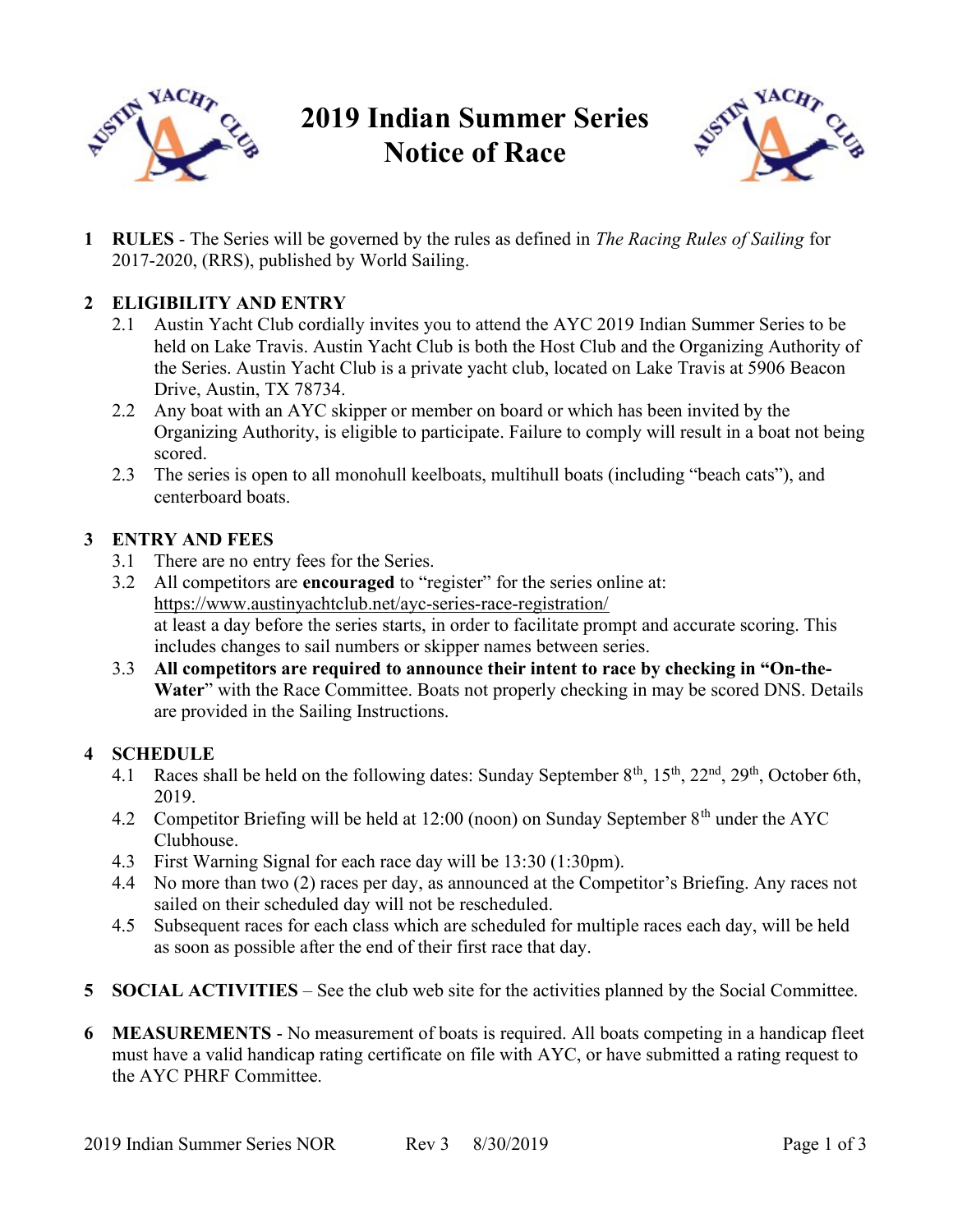**SAILING INSTRUCTIONS - The Sailing Instructions will be available in the AYC Clubhouse (in** the bins in the East corner of the AYC Clubhouse) prior to the start of the Competitor's Briefing, and on the AYC website as soon as practical.

## 8 SCORING

- 8.1 Each boat will be scored using her mainsail number. A boat will be scored in only one Fleet for the entire series. The Fleet used for scoring will be the Fleet that the boat first designates in the series. This restriction on series scoring will also apply to designation of spinnaker or nonspinnaker for boats in PHRF fleets.
	- 8.1.1 If, for any reason, a boat chooses to compete with a sail that has a number other than the one originally registered, the RC must be informed during the "On-The-Water" check-in. Scoring delays may occur if AYC Scoring is not informed of this change by submitting an updated Registration Form one day prior to the day of the race.
- 8.2 Scoring for handicap fleets will be as follows:
	- 8.2.1 The Keel Handicap Fleet will be scored using the "Time on Time" variant of the PHRF rating system in accordance with current PHRF handicap values.
	- 8.2.2 The Multihull Fleet will be scored using US Sailing Portsmouth Yardstick (Wind-Adjusted for Catamarans).
	- 8.2.3 Centerboard boats will be scored using US Sailing Portsmouth Yardstick (Non Wind-Adjusted).
- 8.3 The Low Point scoring system of Appendix A of the RRS will be used with the following modifications:
	- 8.3.1 A boat will not be scored in a race during which her Fleet has the Race Committee assignment. This modifies RRS A4.1
	- 8.3.2 RRS A9 will apply with the following modifications:
		- 8.3.2.1 A boat that did not come to the starting area (DNC) shall be scored two points more than the number of boats that came to the starting area.
		- 8.3.2.2 A boat that raced, but was disqualified, shall be scored two points more than the number of boats that came to the starting area.
		- 8.3.2.3 All other scores (DNF, RET, RAF, TLE, DNS, OCS) shall be scored one point more than the number of boats that came to the starting area.
		- 8.3.2.4 For these two conditions that are typically not scored at all, (TLE for all boats in fleet, or race is abandoned after the start for a fleet) all boats in the fleet who came to the starting area will be scored one point more than the number of boats in that fleet that came to the starting area.
- 8.4 Excluded scores shall be determined as follows. This modifies RRS A2.
	- 8.4.1 When 4 to 7 races have been completed by a Fleet, a boat's series score will be the total of her race scores excluding her worst score.
	- 8.4.2 If 8 or more races are completed by a Fleet, a boat's two worst scores will be excluded.
- 9 RADIO COMMUNICATION A boat shall neither make radio transmissions while racing nor receive radio communications not available to all boats. This restriction also applies to mobile telephones.